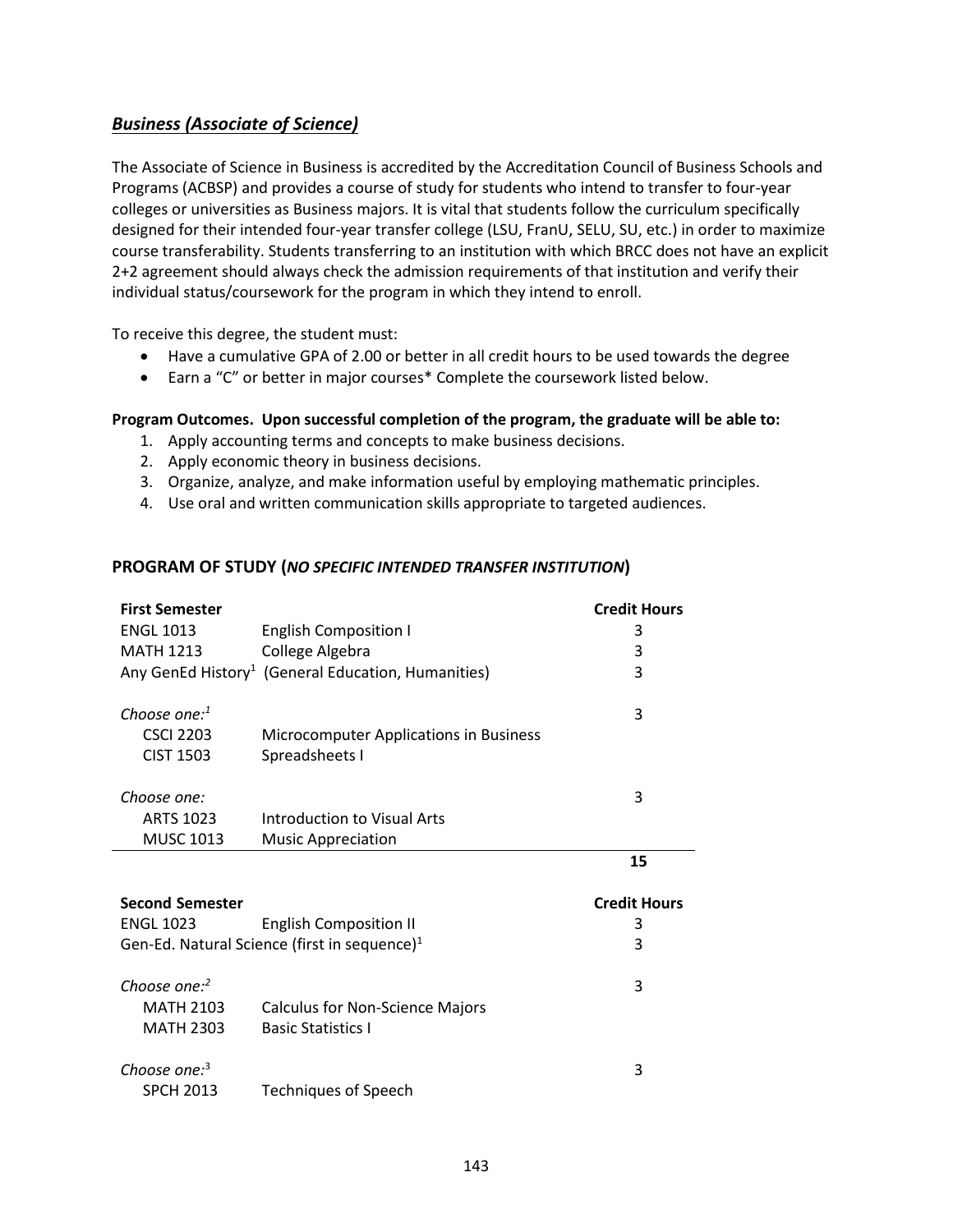|                                         | <b>Total Program Hours</b>                                                                   | 60                  |
|-----------------------------------------|----------------------------------------------------------------------------------------------|---------------------|
|                                         |                                                                                              | 15                  |
| <b>ECON 2313</b>                        | <b>Economics of Money and Banking</b>                                                        |                     |
| <b>ECON 2223</b>                        | <b>Principles of Microeconomics</b>                                                          |                     |
| <b>ECON 2213</b>                        | <b>Principles of Macroeconomics</b>                                                          |                     |
| Choose one: $1$                         |                                                                                              | 3                   |
|                                         |                                                                                              |                     |
|                                         | Gen-Ed. Natural Science (opposite from sequence) <sup>1</sup>                                | 3                   |
|                                         | Approved Business or Related Elective <sup>6</sup>                                           | 3                   |
| Approved Business Elective <sup>5</sup> |                                                                                              | 3                   |
| Approved Business Elective <sup>5</sup> |                                                                                              | 3                   |
| <b>Fourth Semester</b>                  |                                                                                              | <b>Credit Hours</b> |
|                                         |                                                                                              | 15                  |
| <b>ECON 2223</b>                        | <b>Principles of Microeconomics</b>                                                          |                     |
| <b>ECON 2213</b>                        | <b>Principles of Macroeconomics</b>                                                          |                     |
| Choose one: $1$                         |                                                                                              | 3                   |
| <b>ENGL 2173</b>                        | <b>Major American Writers</b>                                                                | 3                   |
| <b>ENGL 2123</b>                        | <b>Major British Writers</b>                                                                 |                     |
| <b>ENGL 2313</b>                        | Introduction to Poetry and Drama                                                             |                     |
| <b>ENGL 2303</b>                        | Introduction to Fiction                                                                      |                     |
| <b>ENGL 2133</b>                        | Literature and Ethnicity                                                                     |                     |
| Choose one:                             |                                                                                              | 3                   |
|                                         |                                                                                              |                     |
| <b>MATH 2313</b>                        | <b>Basic Statistics II</b>                                                                   |                     |
| <b>MATH 2303</b>                        | <b>Basic Statistics I</b>                                                                    |                     |
| Choose one:2                            |                                                                                              | 3                   |
|                                         |                                                                                              |                     |
|                                         | <b>Financial Accounting III</b><br>Gen-Ed. Natural Science (second in sequence) <sup>1</sup> | 3<br>3              |
| <b>Third Semester</b><br>ACCT 21134*    |                                                                                              | <b>Credit Hours</b> |
|                                         |                                                                                              |                     |
|                                         |                                                                                              | 15                  |
| <b>ECON 2213</b>                        | <b>Principles of Macroeconomics</b>                                                          | 3                   |
| <b>SOCL 2013</b>                        | Introduction to Sociology                                                                    |                     |
| <b>PSYC 2013</b>                        | Introduction to Psychology                                                                   |                     |
| Choose one: $1$                         |                                                                                              | 3                   |
| <b>BUSN2403</b>                         | <b>Business Communications</b>                                                               |                     |
|                                         |                                                                                              |                     |

- 1 Students should refer to institution specific checklists for specific requirements.
- 2 Students who intend to transfer to LSU or SU must take MATH 2103. Student who intend to transfer to LSU need to take four math classes: MATH 1113/1213, MATH 2103, MATH 2303, and MATH 2313.
- 3 Students who intend to transfer to SU should take SPCH2013.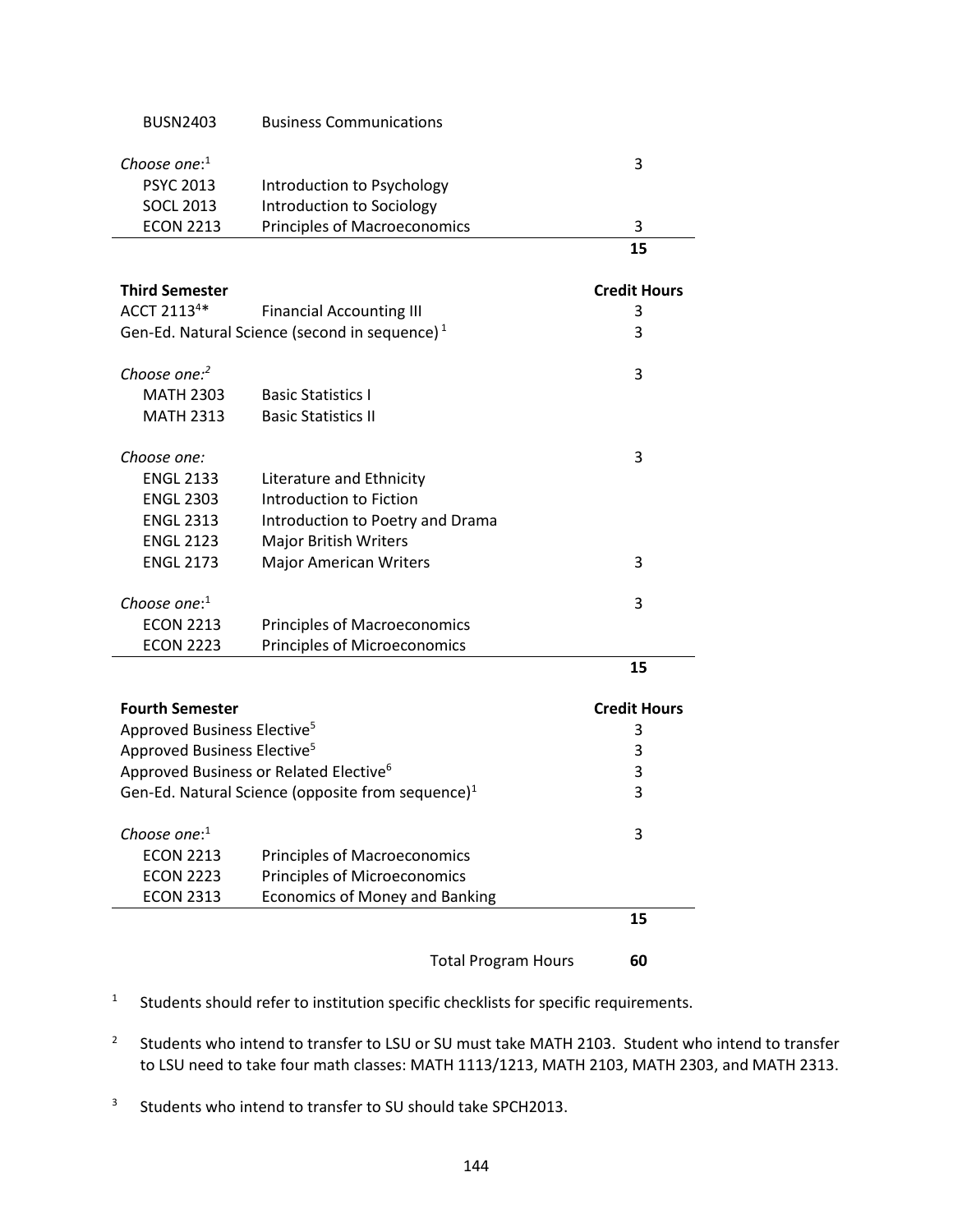- 4 Students may use ACCT 2313 and 2323 in place of ACCT 2113; credit will not be given for both ACCT 2313/2323 & ACCT 2113. ACCT 2313 does not transfer to LSU, Franciscan Missionaries of Our Lady University, SLU, or SU. However, it is a prerequisite for ACCT 2323 which does transfer.
- <sup>5</sup> Approved Business Electives: ACCT 2213, BUSN 1003, BUSN 2103, BUSN 2403, ECON 2313, and MATH 2313.
- <sup>6</sup> Approved Business or Related Elective: Choose either one more course from the list above of approved business electives OR (1) SOCL 2013 OR (2) GenEd History. (For maximum potential transferability, it is recommended that students choose another approved business elective from the list above.)

### **PROGRAM OF STUDY BY TRANSFER INSTITUTION**

| <b>LOUISIANA STATE UNIVERSITY (LSU)</b> |                                        |                     |
|-----------------------------------------|----------------------------------------|---------------------|
| <b>First Semester</b>                   |                                        | <b>Credit Hours</b> |
| <b>ENGL 1013</b>                        | <b>English Composition I</b>           | 3                   |
| <b>MATH 1213</b>                        | College Algebra                        | 3                   |
| <b>CSCI 2203</b>                        | Microcomputer Applications in Business | 3                   |
| Choose one:                             |                                        | 3                   |
| <b>HIST 2013</b>                        | American History Colonial to 1865      |                     |
| <b>HIST 2023</b>                        | American History 1865 to Present       |                     |
| <b>HIST 1113</b>                        | World Civilization to 1500             |                     |
| <b>HIST 1123</b>                        | World Civilization 1500 to present     |                     |
| Choose one:                             |                                        |                     |
| <b>ARTS 1023</b>                        | <b>Introduction to Visual Arts</b>     |                     |
| <b>MUSC 1013</b>                        | <b>Music Appreciation</b>              | 3                   |
|                                         |                                        | 15                  |
| <b>Second Semester</b>                  |                                        | <b>Credit Hours</b> |
| <b>ENGL 1023</b>                        | <b>English Composition II</b>          | 3                   |
| <b>MATH 2103</b>                        | <b>Calculus for Non-Science Majors</b> | 3                   |
| <b>BIOL 1013</b>                        | <b>General Biology I</b>               | 3                   |
| <b>ECON 2213</b>                        | <b>Principles of Macroeconomics</b>    | 3                   |
| Choose one:                             |                                        | 3                   |
| <b>HIST 2013</b>                        | American History Colonial to 1865      |                     |
| <b>HIST 2023</b>                        | American History 1865 to Present       |                     |
| <b>HIST 1113</b>                        | World Civilization to 1500             |                     |
| <b>HIST 1123</b>                        | World Civilization 1500 to present     |                     |
|                                         |                                        | 15                  |
| <b>Third Semester</b>                   |                                        | <b>Credit Hours</b> |
| ACCT 2113 <sup>1*</sup>                 | <b>Financial Accounting III</b>        | 3                   |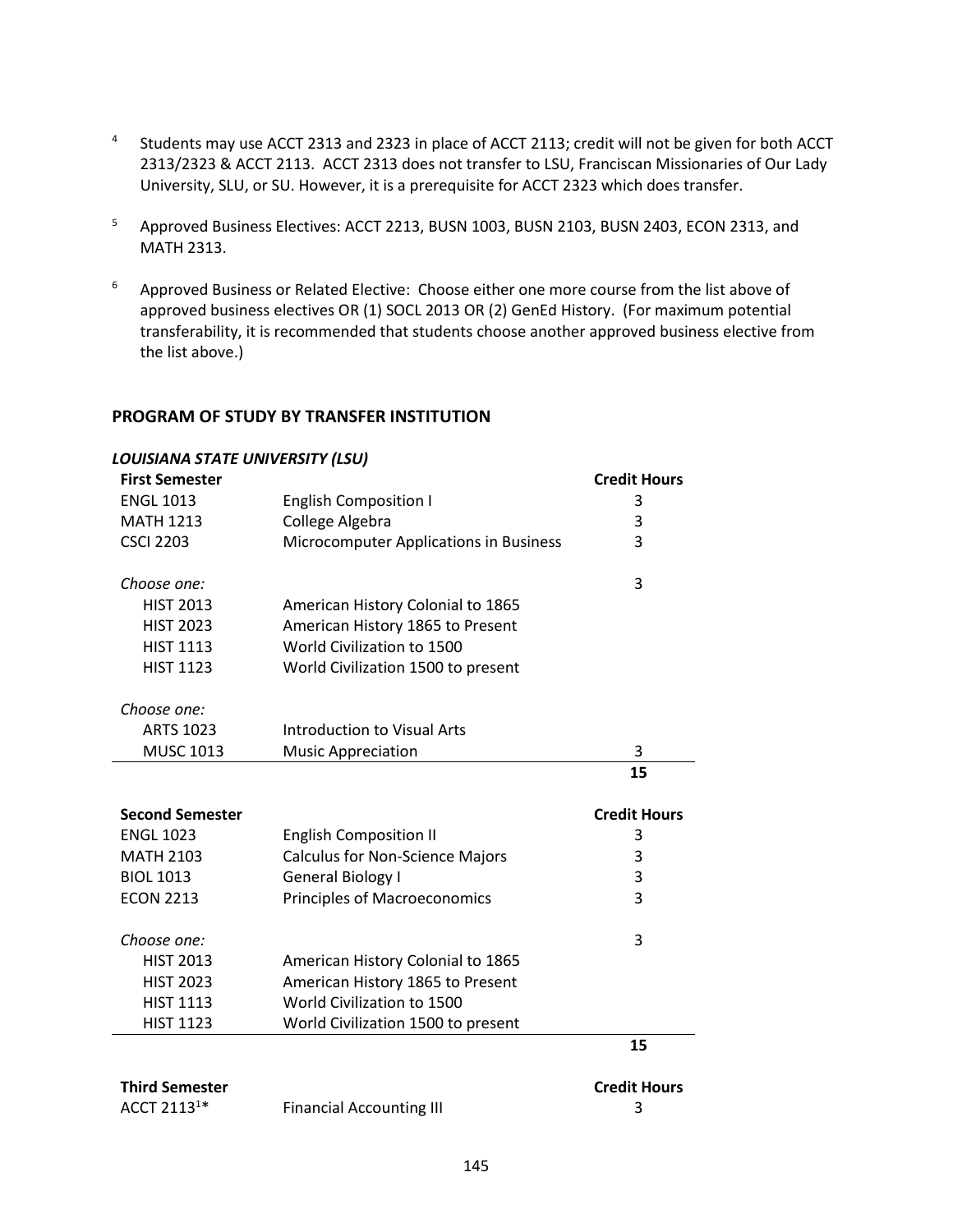| <b>BIOL 1023</b>       | <b>General Biology II</b>             | 3                   |
|------------------------|---------------------------------------|---------------------|
| ECON 2313*             | Economics of Money and Banking        | 3                   |
| MATH 2303*             | <b>Basic Statistics I</b>             | 3                   |
| Choose one:            |                                       | 3                   |
| <b>BUSN 2403</b>       | <b>Business Communication</b>         |                     |
| SPCH 2013*             | <b>Techniques of Speech</b>           |                     |
|                        |                                       | 15                  |
| <b>Fourth Semester</b> |                                       | <b>Credit Hours</b> |
| ACCT 2213*             | Introduction to Managerial Accounting | 3                   |
| <b>ECON 2223</b>       | Principles of Microeconomics          | 3                   |
| MATH 2313*             | <b>Basic Statistics II</b>            | 3                   |
| <b>PHSC 1023</b>       | Physical Science I                    | 3                   |
| Choose one:            |                                       | 3                   |
| <b>ENGL 2303</b>       | Introduction to Fiction               |                     |
| <b>ENGL 2313</b>       | Introduction to Poetry and Drama      |                     |
|                        |                                       | 15                  |
|                        | <b>Total Program Hours</b>            | 60                  |

<sup>1</sup> Students may use ACCT 2313 and 2323 in place of ACCT 2113; credit will not be given for both ACCT 2313/2323 & ACCT 2113.

|       |                                    |  |  |  | Franciscan Missionaries of Our Lady University (Bachelor of Business Administration/General |
|-------|------------------------------------|--|--|--|---------------------------------------------------------------------------------------------|
|       | <b>Business/Management Tracks)</b> |  |  |  |                                                                                             |
| - - - |                                    |  |  |  |                                                                                             |

| <b>First Semester</b>  |                                                       | <b>Credit Hours</b> |
|------------------------|-------------------------------------------------------|---------------------|
| ENGL 1013*             | <b>English Composition I</b>                          | 3                   |
| MATH 1213*             | College Algebra                                       | 3                   |
| Choose one:            |                                                       | 3                   |
| <b>CSCI 2203</b>       | Microcomputer Applications in Business<br>(preferred) |                     |
| <b>CIST 1503</b>       | Spreadsheets I                                        |                     |
| Choose one:            |                                                       | 3                   |
| <b>HIST 2013</b>       | American History Colonial to 1865                     |                     |
| <b>HIST 2023</b>       | American History 1865 to Present                      |                     |
| Choose one:            |                                                       | 3                   |
| ARTS 1023*             | Introduction to Visual Arts                           |                     |
| MUSC 1013*             | <b>Music Appreciation</b>                             |                     |
|                        |                                                       | 15                  |
| <b>Second Semester</b> |                                                       | <b>Credit Hours</b> |
| <b>ENGL 1023*</b>      | <b>English Composition II</b>                         | 3                   |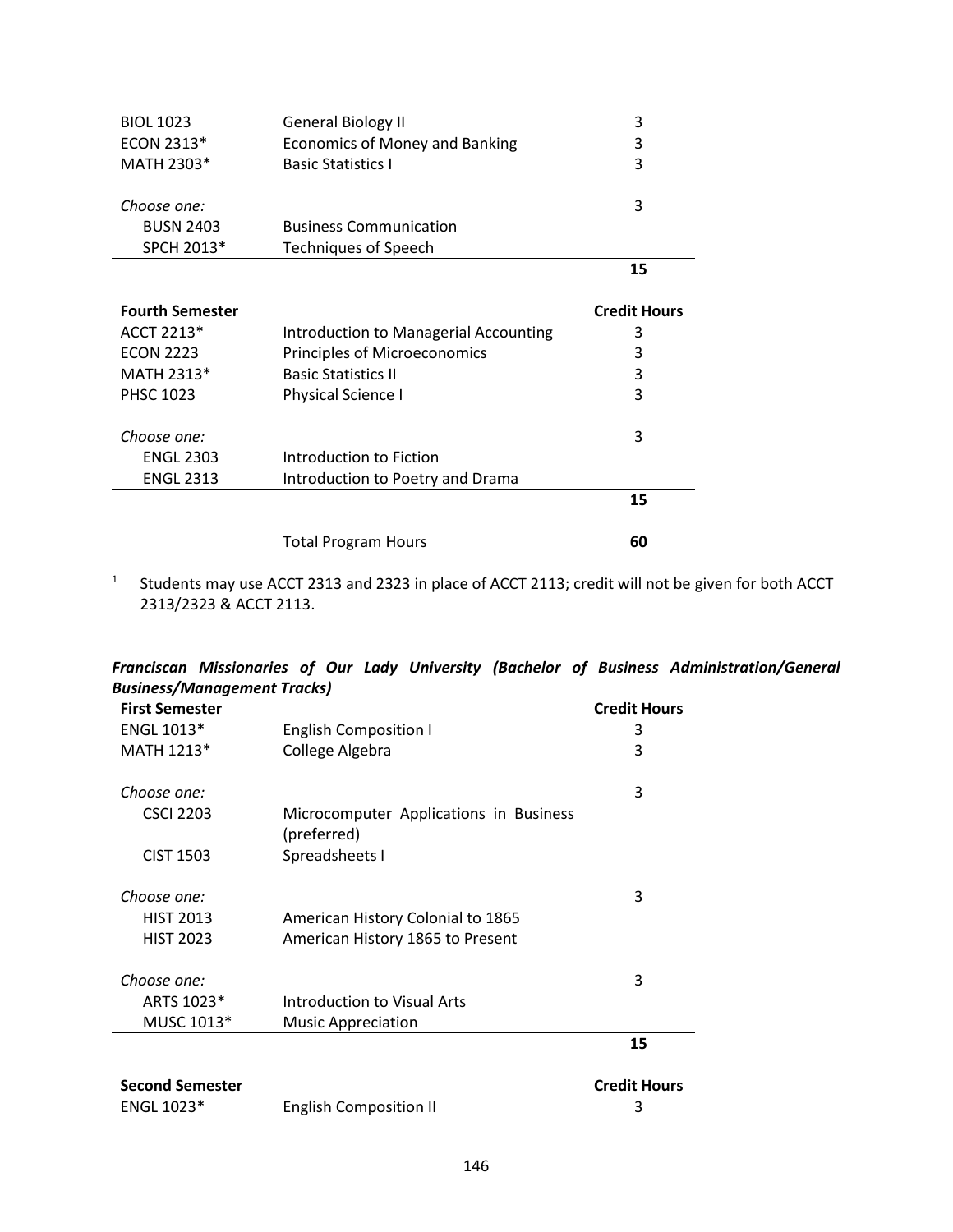| <b>BUSN1003</b>                                   | <b>Introduction to Business</b>        |                            | 3                   |
|---------------------------------------------------|----------------------------------------|----------------------------|---------------------|
| BIOL 1013*                                        | <b>General Biology I</b>               |                            | 3                   |
| ECON 2213*                                        | <b>Principles of Macroeconomics</b>    |                            | 3                   |
|                                                   |                                        |                            |                     |
| Choose one:                                       |                                        |                            | 3                   |
| <b>MATH 2103</b>                                  | <b>Calculus for Non-Science Majors</b> |                            |                     |
| <b>MATH 2303</b>                                  | <b>Basic Statistics I</b>              |                            |                     |
|                                                   |                                        |                            | 15                  |
| <b>Third Semester</b>                             |                                        |                            | <b>Credit Hours</b> |
| ACCT 2113 <sup>1*</sup>                           | <b>Financial Accounting III</b>        |                            | 3                   |
| BIOL 1023*                                        | <b>General Biology II</b>              |                            | 3                   |
| <b>ECON 2313</b>                                  | Money and Banking                      |                            | 3                   |
| SPCH 2013*                                        | <b>Techniques of Speech</b>            |                            | 3                   |
| Choose one:                                       |                                        |                            | 3                   |
| <b>MATH 2303</b>                                  | <b>Basic Statistics I</b>              |                            |                     |
| <b>MATH 2313</b>                                  | <b>Basic Statistics II</b>             |                            |                     |
|                                                   |                                        |                            | 15                  |
|                                                   |                                        |                            |                     |
| <b>Fourth Semester</b>                            |                                        |                            | <b>Credit Hours</b> |
| ECON 2223*                                        | Principles of Microeconomics           |                            | 3                   |
| <b>BUSN2103</b>                                   | <b>Business Law</b>                    |                            | 3                   |
| <b>BUSN2403</b>                                   | <b>Business Communication</b>          |                            | 3                   |
| General Education English Literature <sup>2</sup> |                                        |                            | 3                   |
| Choose one:                                       |                                        |                            | 3                   |
| PHSC 1023*                                        | Physical Science I                     |                            |                     |
| CHEM 1123*                                        | <b>Chemistry I for Science Majors</b>  |                            |                     |
|                                                   |                                        |                            | 15                  |
|                                                   |                                        | <b>Total Program Hours</b> | 60                  |

- <sup>1</sup> Students may use ACCT 2313 and 2323 in place of ACCT 2113; credit will not be given for both ACCT 2313/2323 & ACCT 2113.
- <sup>2</sup> Choose any one of the following: ENGL 2133, ENGL 2303, ENGL 2313, ENGL 2123, or ENGL 2173.

### *SOUTHEASTERN LOUISIANA UNIVERSITY (SELU)*

| <b>First Semester</b> |                                        | <b>Credit Hours</b> |
|-----------------------|----------------------------------------|---------------------|
| <b>ENGL 1013</b>      | <b>English Composition I</b>           | 3                   |
| <b>MATH 1213</b>      | College Algebra                        | 3                   |
| <b>CSCI 2203</b>      | Microcomputer Applications in Business | 3                   |
| Choose one:           |                                        | 3                   |
| <b>HIST 2013</b>      | American History Colonial to 1865      |                     |
| <b>HIST 2023</b>      | American History 1865 to Present       |                     |
|                       |                                        |                     |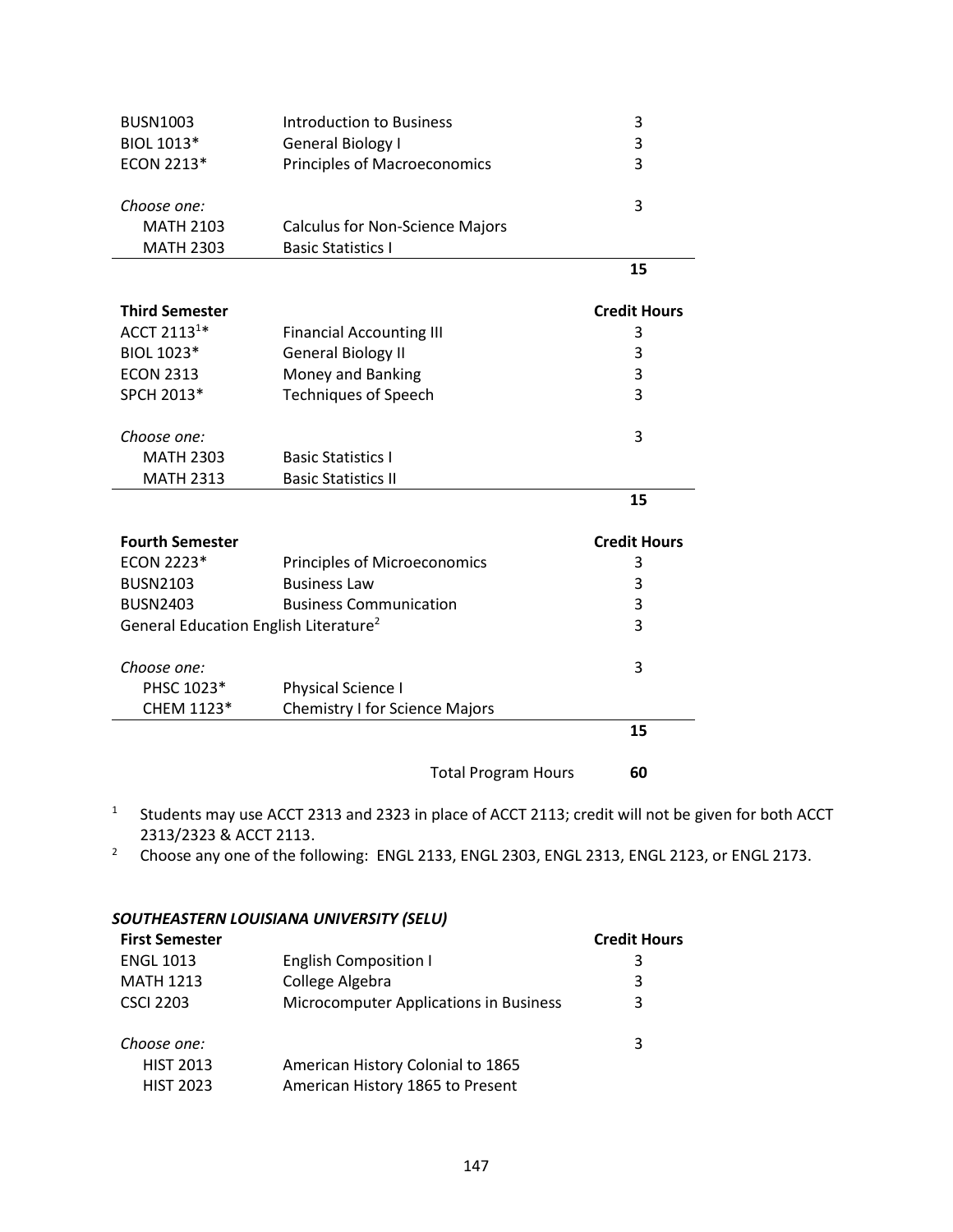| Choose one:                  |                                                  | 3                   |
|------------------------------|--------------------------------------------------|---------------------|
| <b>ARTS 1023</b>             | <b>Introduction to Visual Arts</b>               |                     |
| <b>MUSC 1013</b>             | <b>Music Appreciation</b>                        |                     |
|                              |                                                  | 15                  |
| <b>Second Semester</b>       |                                                  | <b>Credit Hours</b> |
| <b>ENGL 1023</b>             | <b>English Composition II</b>                    | 3                   |
| <b>MATH 2303</b>             | <b>Basic Statistics I</b>                        | 3                   |
|                              | Gen-Ed. Natural Science (first in sequence)      | 3                   |
| <b>ECON 2213</b>             | <b>Principles of Macroeconomics</b>              | 3                   |
|                              |                                                  |                     |
| Choose one:                  |                                                  | 3                   |
| PSYC 2013*                   | Introduction to Psychology                       |                     |
| SOCL 2013*                   | Introduction to Sociology                        |                     |
|                              |                                                  | 15                  |
| <b>Third Semester</b>        |                                                  | <b>Credit Hours</b> |
|                              | Gen-Ed. Natural Science (second in sequence)     | 3                   |
| ACCT 2113 <sup>1*</sup>      | <b>Financial Accounting III</b>                  | 3                   |
| MATH 2313*                   | <b>Basic Statistics II</b>                       | 3                   |
| <b>ECON 2223</b>             | Principles of Microeconomics                     | 3                   |
| <b>SPCH 2013</b>             | <b>Techniques of Speech</b>                      | 3                   |
|                              |                                                  | 15                  |
| <b>Fourth Semester</b>       |                                                  | <b>Credit Hours</b> |
| <b>BUSN 2103*</b>            | <b>Business Law</b>                              | 3                   |
| <b>BUSN 2403*</b>            | <b>Business Communication</b>                    | 3                   |
|                              | Gen-Ed. Natural Science (opposite from sequence) | 3                   |
| Choose one:                  |                                                  |                     |
| <b>ENGL 2123</b>             | <b>Major British Writers</b>                     |                     |
| <b>ENGL 2173</b>             | <b>Major American Writers</b>                    | 3                   |
| Choose one:                  |                                                  | 3                   |
| <b>ACCT 2213<sup>2</sup></b> | Introduction to Managerial Accounting            |                     |
| BUSN1003 <sup>2</sup>        | <b>Introduction to Business</b>                  |                     |
|                              |                                                  | 15                  |
|                              | <b>Total Program Hours</b>                       | 60                  |
|                              |                                                  |                     |

- 1 Students may use ACCT 2313 and 2323 in place of ACCT 2113; credit will not be given for both ACCT 2313/2323 & ACCT 2113.
- 2 Students who intend to pursue BS Accounting degree at SELU should take BUSN 1003. Students who intend to pursue other business degrees at SELU should take ACCT 2213.

# *SOUTHERN UNIVERSITY (SU)*